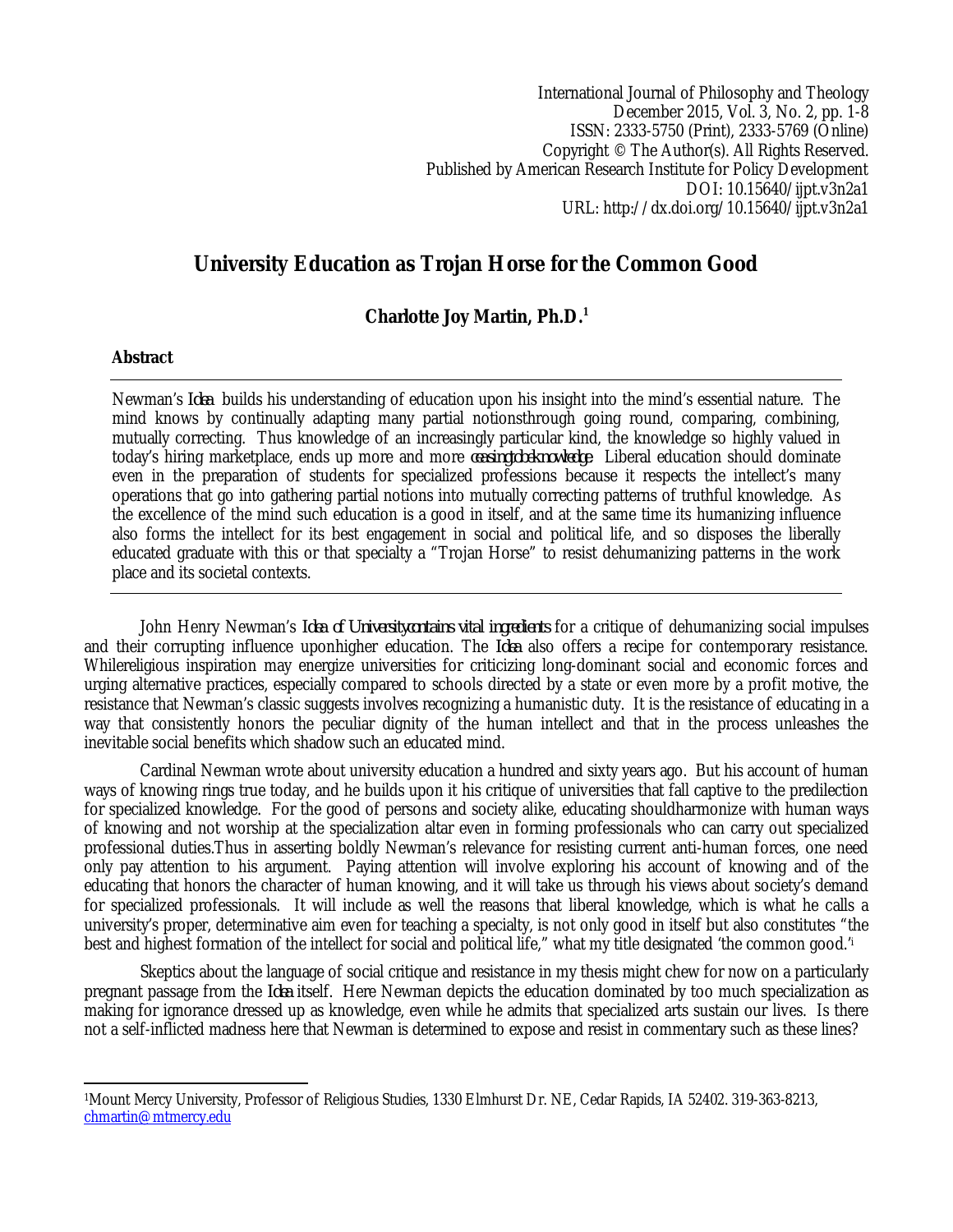… [H]ere are two methods of Education; … the one rises towards general ideas, the other is exhausted upon what is particular and external. Let me not be thought to deny the necessity, or to decry the benefit, of such attention to what is particular and practical, as belongs to the useful or mechanical arts; life could not go on without them…. I only say that Knowledge, in proportion as it tends more and more to be particular, *ceases to be Knowledge*. ii

Genuine knowledge, a core human good, must be delivered from the method of education that is "*exhausted upon*" specialized, practical concerns and from the societal voices that esteem no other learning. Competence with such lifesustaining particular concerns must instead be taught and learned in ways freed from such dehumanizing outcomes.

#### **I. Newman's account of knowing**

In the *Idea* Newman describes knowledge as a dynamic phenomenon, and his judgments as to a university's proper activities consistently reflect his account of knowledge. He describes both the character of the operations through which one ascends toward coming to know and the character of the operations which result when one has attained that summit**.** Of the former he writes, "[w]e know, … not at a glance, but, as it were, by piecemeal and accumulation, by a mental process, by going round an object, by the comparison, the combination, the mutual correction, the continual adaptation, of many partial notions, by the … joint action of many faculties and exercises of mind."iii These operations of going round, comparing, combining, mutually correcting, and continually adapting many partial notions are the work of knowing.

Then in their wake, because of their own tenor, occurs the intellectual grasp of sense objects, the taking of a view of them, the reasoning upon what it sees that "invests it with an idea," the determination to see anything in relation to the larger whole of which it is but a part, to unearth its beginning and anticipate its end, indeed, to "communicate the image of the whole to every separate portion, till that whole becomes in imagination like a spirit, everywhere pervading and penetrating its component parts, and giving them one definite meaning."iv Thoroughly knowing things in their interrelatedness thus affords "'accounting for anomalies, answering objections, supplying deficiencies, making allowances for errors, and meeting emergencies.'"<sup>v</sup> Herein resides the dignity of knowledge: "Not to know the relative disposition of things is the state of slaves or children; to have mapped out the Universe is the boast, or at least the ambition, of Philosophy."vi

The dignity of knowledge reflects its importance, and that of the intellect, within the human being, reflects the dignity inherent in the human person. For in acquiring knowledge we are "satisfying a direct need of our nature," gaining something "valuable for what its very presence in us does for us after the manner of habit."vii We are cultivating the intellect in relation to its proper object through the perfection of its powers.viiiThe intellect's wondrous capacity for cultivation in knowing truth is integral to what brings a distinctively human quality to nearly everything that we do. When we devalue intellectual growth, we reduce the human person to a mere "individual (understood as an anonymous member of the group governed by pragmatic laws);" Newman forcefully resists this dangerous abstraction with his insistence that the human mind is so constituted as to make of any knowledge that truly is knowledge something which is "its own reward."ix

Though too delicate to restrain pride and passion, the enlargement of mind that is such knowledge brings with it connatural qualities that include dispassionate thinking and courteous conduct.× The education of the person is not about the facts one can recall but the formation one's mind has had, recognizable in how one will "take up a certain stance when confronted with new experience." xi Newman himself should be heard at some length here:

the intellect, which has been disciplined to the perfection of its powers, which knows, and thinks while it knows, which has learned to leaven the dense mass of facts and events with the elastic force of reason, such an intellect cannot be partial, cannot be exclusive, cannot be impetuous, cannot be at a loss, cannot be but patient, collected, and majestically calm, because it discerns the end in every beginning, the origin in every end. … That perfection of the Intellect, which is the result of Education … is almost prophetic from its knowledge of history; it is almost heart-searching from its knowledge of human nature; it has almost supernatural charity from its freedom from littleness and prejudice; it has almost the repose of faith, because nothing can startle it; it has almost the beauty and harmony of heavenly contemplation, so intimate is it with the eternal order of things and the music of the spheres.xii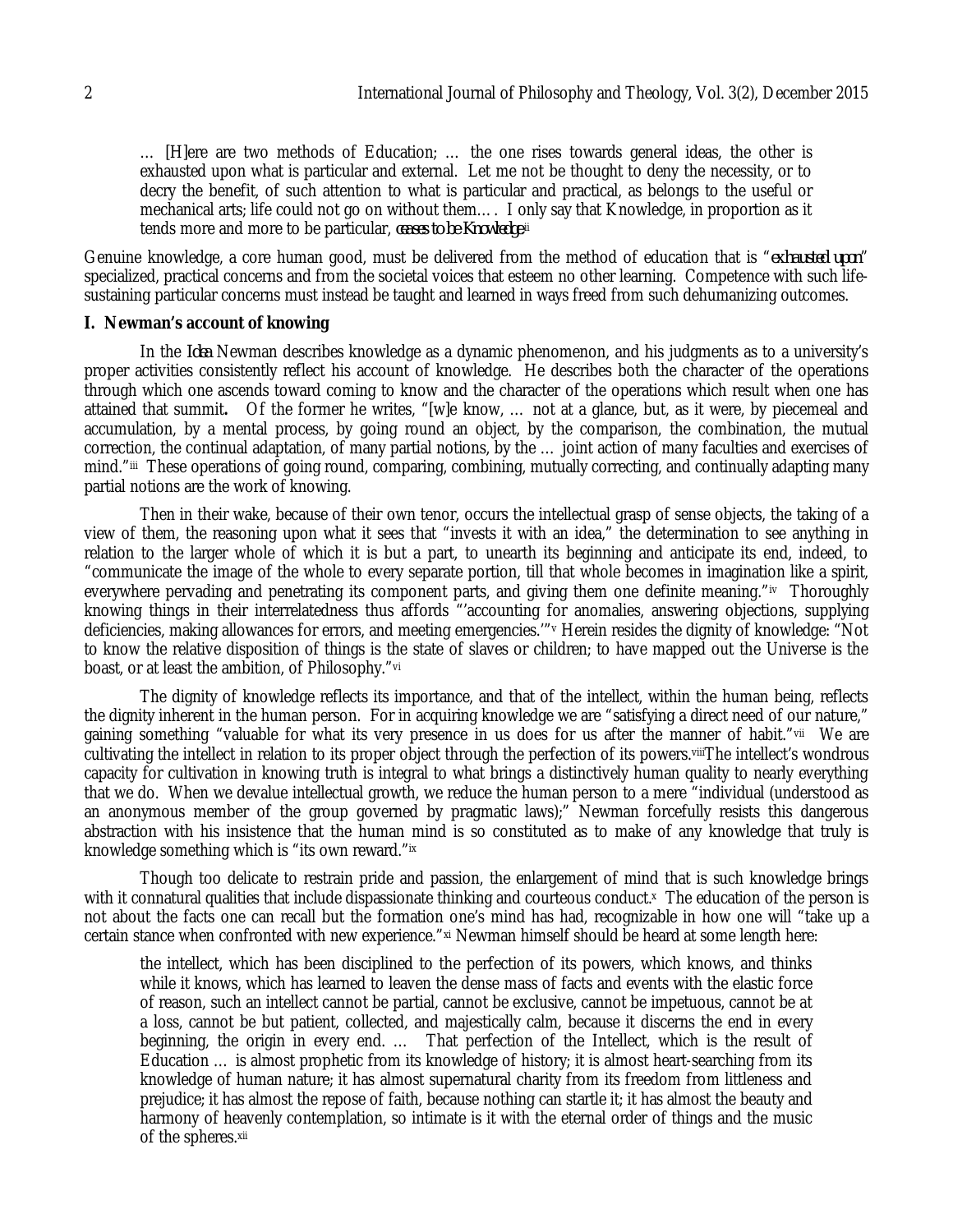Education aims in this direction; the university has these as its objects.<sup>xiii</sup> Most importantly, Newman grounds this account of intellectual excellence in how human rationality appropriates the true and the good.xiv For Newman how to educate, what happens when worthwhile education happens, what qualities attend success, can be worked out only as a reflection of the operations by which human rationality appropriates its object.

#### **II. Human knowing and liberal education**

One learns as much from how Newman demarcates the "liberal" character of liberal education. The presence of any end other than that of the perfecting of the intellect "diminishes … [the] claim to the appellation 'liberal,' and that *still more*, if they are *cut down to the strict exigencies of that end*."xv That is, when the interests that dominate an educational activity are not merely different from but violate ('cut') the needs of the intellect's own increasingly good operation, Newman deems it something to resist. Clearly, he does not mean that all "learned professions" necessarily depend on mind-constraining practices.×vi But he does mean that what is problematic educationally is problematic by virtue of imposing some shrunken pursuit in place of intellectual activity that cultivates the intellect's good.

And so when a university achieves no more for students than cultivating the intellect as intellect, Newman judges that it "has done its work."×vii Newman deems the university necessary for this work "because of the disparity between the oneness of the object of enquiry and the partial and parochial character of even the … most comprehensive of the particular enquiries we undertake."xviiiNewman's kind of university is precisely where the need can be met for comparing and combining and correcting and adapting these partial enguiries,xix so that the mind comes to *"perceive truth in the only way it can*, through various aspects of the whole."xx

Alasdair MacIntyre contributes well-wrought illustrations of this process, this getting to truth through correcting inevitably flawed early impressions:

Sometimes we need to correct what economists tell us by appealing to the historians, and sometimes of course vice versa. Sometimes we need to correct what neurophysiologists tell us by appealing to psychologists, and sometimes vice versa, and sometimes we may need as well or instead to go to novelists or dramatists. ... To be educated is, on this view, not only to know how to bring each discipline to bear in appropriate ways, but also how to respond to the unjustified claims made in the name of each.xxi

Thus universities need the sort of structures and ethos that can effectively privilege this process of comparing and combining and mutually completing or correcting that is the mind's acquisition of genuine knowledge. Learning requires, as one Newman scholar puts it, "the pressure of disciplines upon each other;"xxii only interdependently with each other do work of the disciplines and the working of our minds conspire for genuine knowing.<sup>xxiii</sup>

#### **III. Specialized professionals**

The converse of what Newman recognizes education to be is what he recognizes it not to be—his insight, needed still, into how counterproductive are the "cost-effective" short-cuts to more "useful" learning, the focus on one discipline only without complementary perspectives. While such study may well make one a better asset for wealth creating projects, it degrades one as a rational being, xxivsacrificing the intellect and sucking out of knowledge the broader vista that makes it knowledge.xxv Meanwhile then, those potentially complementary disciplines instead seem to each other only fiscal competitors within the "supermarket of career apprenticeships" managed by a dean or provost.xxvi That higher education should follow contours that make knowing an end in itself one commentator on Newman's vision, a university president, openly scoffs at, as much as the whole machinery of manufacturing professional workers for the higher-end production-consumption processes in effect scoffs. Where is the profit in disciplines putting pressure on each other?

The university is valued today for how it helps us manipulate nature, generate wealth, and manufacture social consent.xxvii Reflecting consumerism and the subordination of being to having, universities face "pressure to turn out … a body of skilled professionals rather than to satisfy the quest for truth and goodness," failing to resist the view of the individual as mere instrument.xxviiiUniversities too forget the full scope of human nature that had guided Newman's expectations of universities.<sup>xxix</sup>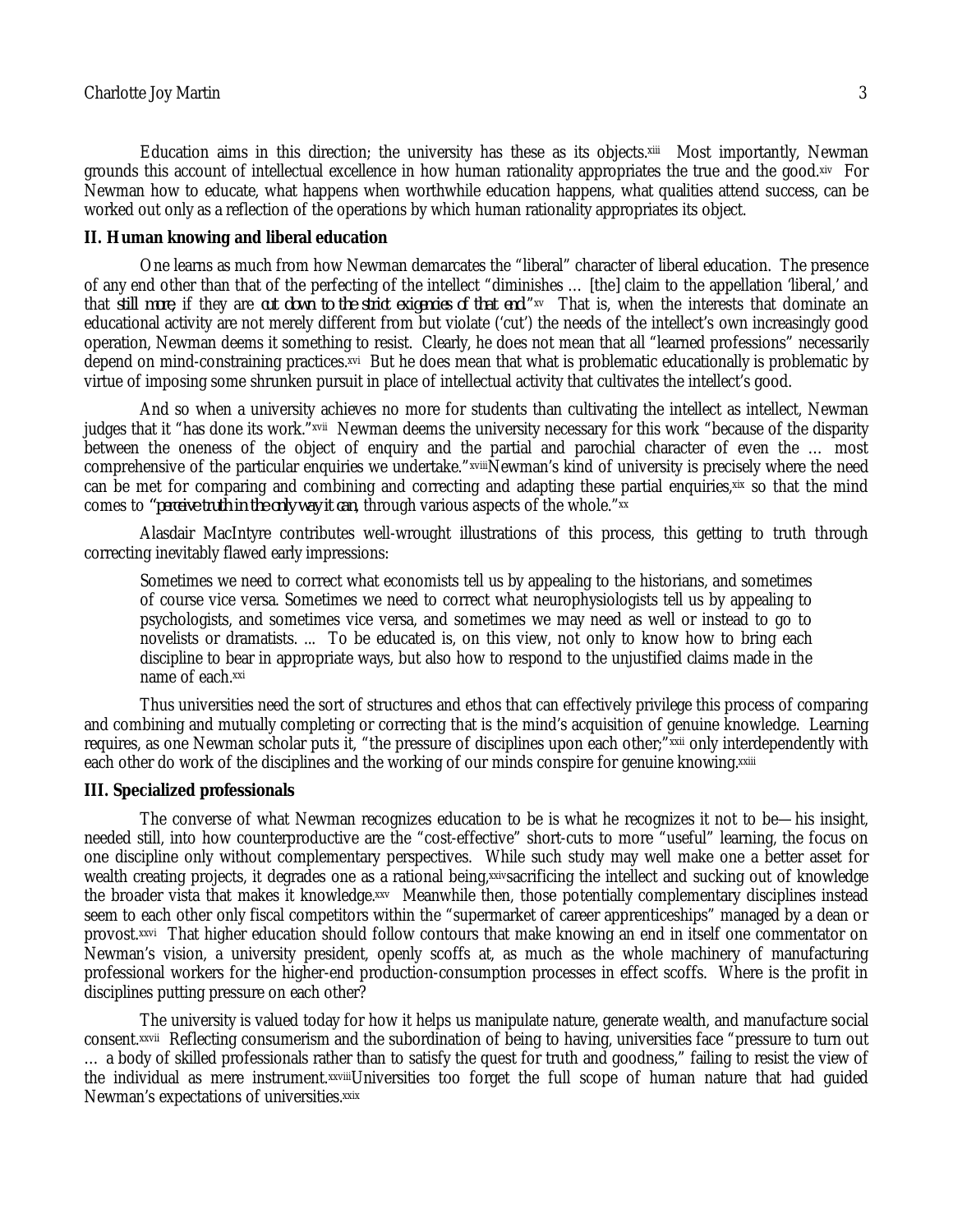Professional disciplines, seeming to thrive as they wrest more time from liberal studies, do in fact "risk sacrificing their integrity" to unchecked drives for wealth and power; "they risk becoming crassly commodified."××× Indeed the whole university may succeed at cost-effective career preparation and economic growth and yet fail at being a university.xxxi

Underlying that judgment, again, is Newman's vision of the human mind's way of building up knowledge. We come to possess genuine knowledge connection by connection, correction by correction. Knowing needs the pressure of disciplines upon one another. What opens the door to the commodification of higher learning is the fragmentation of higher learning.xxxii Because it promotes fragmentation and not connection, highly specialized study makes for a mind deformed by qualities that clash with qualities of its own cultivated state.xxxiii

Knowledge that people have not thought through and thought out carries them away, Newman observes.xxxiv Is this not evident? Consider AlisdairMacIntyre's illustrations:

… [A] surprising number of the major disorders of the latter part of the twentieth century and of the first decade of the twenty-first century have been brought aboutby some of the most distinguished graduates of some of the most distinguished universities in the world and this as the result of an inadequate general education, at both graduate and especially undergraduate levels, that has made it possible for those graduates to act decisively and deliberately *without knowing what they were doing*. Examples of such disasters include: the Vietnam War, the policies of the United States towards Iran for more than half a century, and the present world economic crisis.xxxv

Newman quotes approvingly his friend Davidson's handy summary of the same dynamic: "'[A] man who has been trained to think upon one subject or for one subject only, will never be a good judge even in that one.'"xxxviMoreover, for one's broader social responsibilities, professional learning may supply nothing to distinguish one from an ill-educated person.¤xxvii. An intellect turned loose upon the world with credentials but not the knowledge that is its proper end damages more than itself, though all the damage done arises from that first distorting process.

In other words, the *least* effectively practical way to order education is to order it too narrowly to practical concerns. Against advocates of utilitarian reform at Oxford, Newman made just this case: its short-term scope makes utility-oriented education less useful than liberal education.¤xxviii) In pointing out the educational salience of the intellect's need for mutually correcting glimpses of truth, Newman is hardly proposing "that the mind [wrap] itself up in a cocoon of knowledge and [go] into a fruitless sleep."×××i× Liberal learning forms the mind in certain habits which equip it to *use better* whatever immediately useful knowledge it gathers;<sup>xl</sup> short-cuts around the liberally educated intellect yield a mind more vulnerable to potentially dangerous misdirection in even the subject area of one's supposed specialty, so resisting the short-cut temptation is the fastest route after all to education's contributions to human welfare.xli

As Newman puts it, "general culture of mind" places one "in that state of intellect in which he [sic] can take up any of the sciences or callings … for which he has a taste or special talent, with an ease, a grace, a versatility, and a success, to which another is a stranger."×lii By the same token, when the University teaches professions such as law, medicine, geology, political economy, the teaching in such areas must resist the "danger of being absorbed and narrowed" by a short-range focus on current practice, must come to it "from a height" and with a "largeness of mind and freedom and self-possession" that permits treating the issues more philosophically and more resourcefully and so more effectively than belongs to the study itself.×iiii Thus only with the large-mindedness arising from the university's disciplines pressuring each other can professional learning amount to genuine learning. xliv By implication then, when a student embarks on a narrow professional concentration while the enlargement of his or her mind remains embryonic, it can "damage" the little growth one has had in that respect.xlv So avoiding this short-cut remains the one valid "short-cut" to the broadly knowledgeable thinking that, being good in itself, makes professional effectiveness both professional and effective.

#### **IV. Liberal knowledge and the common good**

By the same token, finally, Newman marks one more vital dimension of an education which subordinates quests for immediate utility to cultivation of intellect, namely, the way it serves "the formation of the citizen."×1vi The art of the mind-enlarging education that is exhausted by no art is "the art of social life."×lvii) This good in itself "overflows" into good for others "and spreads the likeness of itself all around it," particularly as "social and political usefulness."xlviii Why?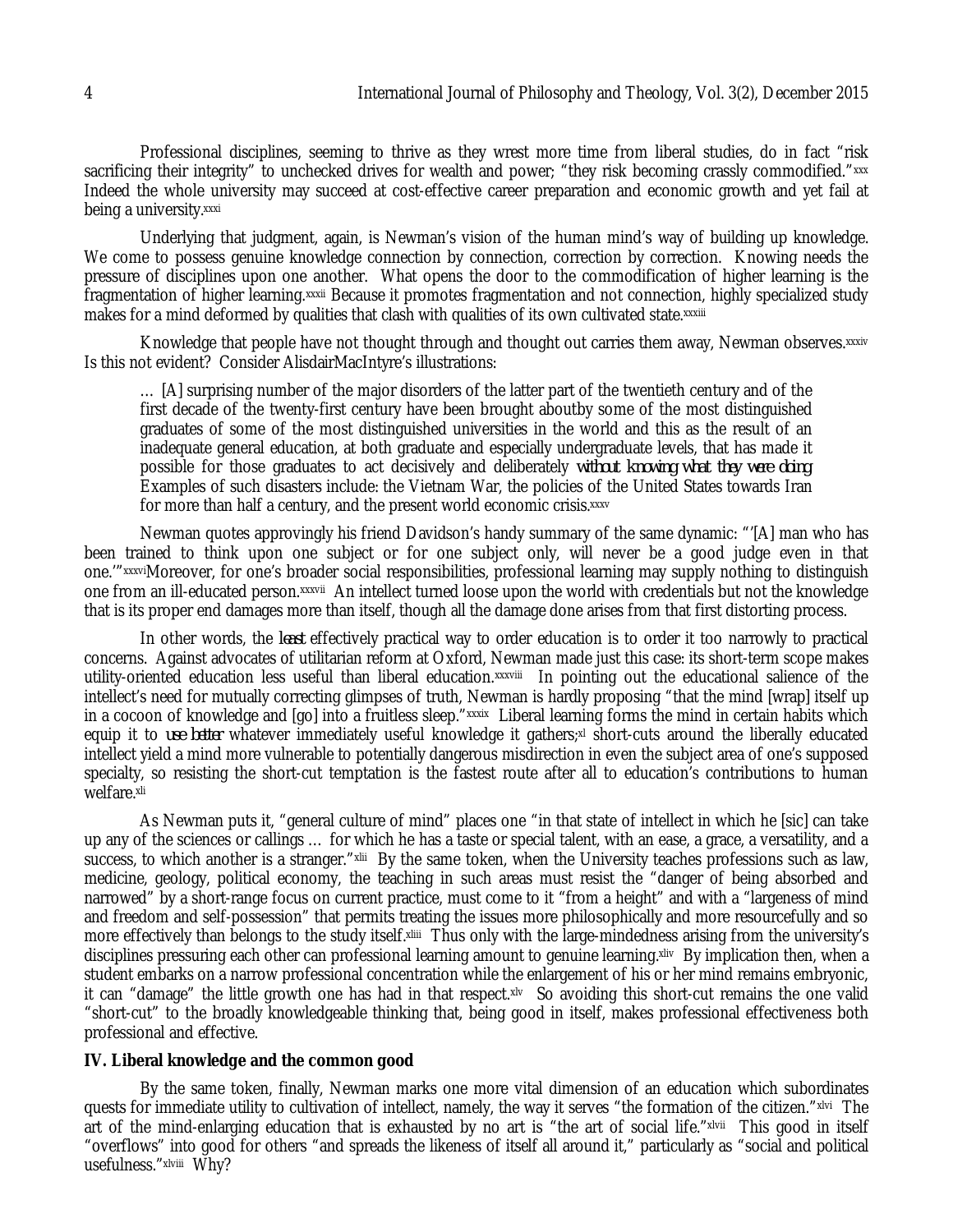#### Charlotte Joy Martin 5

Because of both its social or collective effects and its effects on how the educated individual conducts oneself interpersonally. The social effects include, as Newman names them, "raising the intellectual tone of society, ... cultivating the public mind, … purifying the national taste, … supplying true principles to popular enthusiasm and fixed aims to popular aspiration, … giving enlargement and sobriety to the ideas of the age, …" while the personal effects involve one's clearer sense of one's own views as well as one's truth and persuasiveness in developing them, the ability to "disentangle a skein of thought, to detect what is sophistical, to discard what is irrelevant, … to accommodate [oneself] to others, … to throw [oneself] into their state of mind, … to bring before them [one's] own, ... to influence them, ... to bear with them."xlix

This sounds heavenly, does it not? Newman even holds that large-mindedness "scattered through society in a civilized age" bears a likeness to what Paul calls charity, one of the supernatural virtues.<sup>l</sup> The university that cultivates the intellect resists the erosion of our awareness of our humanity, of the responsibility we bear as a species to become a community; liberating our humanity, the university helps to heal our world.<sub>"</sub> Cultivating the intellect is the proper way that a university can, and must, "become an agent of change in the marketplace and the public forum."lii While Newman's basic view recalls the Greek ideal of *paideia*, the educational disciplining of free citizens for membership in society,liii that observation alone does not explain the apparently boundless hope about education's affect on person and society from the same Newman who was, by religious inspiration, conservative on many political questions.<sup>[17]</sup>

For instance, Newman called Christians to "'a melancholy view of the world'" in his *Development of Christian*  Doctrine.<sup>1</sup> Citing the great catastrophes of history along with pervasive sin,<sup>10</sup> Newman supposes that politicians can at best tinker a bit with humanity, and only transcendent power can achieve the needed recasting of human nature.lvii Education itself affects the surface, not the "depths of the heart" that religion touches.<sup>[Viii</sup>]

However, imagining a surface severed from depths is as wrong as concluding that depths are fully transformed with surface changes. Civilization for Newman can assume a sacramental character;lix thus, redemption, irreducible to social reform, is nonetheless connected to it.lx The rejection of facile optimism arises out of the same religious and philosophical conviction that rules out despair vis-à-vis politics.lxi Great Christian thinkers like Augustine show a similar meeting of world-acceptance and world-renunciation.¤ii "We attain to heaven by using this world well," Newman says, "though it is to pass away; we perfect our nature, not by undoing it, but by adding to it what is more than nature, and directing it towards aims higher than its own."Ixiii So seeing the need for more than education subtracts nothing from the educated mind and its praiseworthy capacity to move people toward better social interaction.

In order to comprehend Newman's vision of an education shaping—through habits of the cultivated intellect—better persons in society,lxiv we must focus steadily on his insistence that the mind broadened by liberal knowledge is the mind that may well excel in promoting mutual understanding and social harmony.lxv This is not education as social engineering. This liberal knowledge remains as free of social objectives as of any other. Its goal is the enlarged state it brings about within the minds involved in it, but this state of mind possessed by a citizenry must lift society's cultural tone.<sup>Ixvi</sup>

Leaving good outcomes far from automatic, Newman's political thought identifies the prime instrument upon which political progress depends as reason, ratiocination, the natural but all too rare human activity of inspecting and sifting the determinative ideas of a social context.<sup>ixvii</sup> Likewise, in contrast with barbarism, civilization is "'that state to which man's nature points and tends; it is the systematic use, improvement, and combination of those faculties which are his characteristic.'"<sup>Ixviii</sup> Newman is not telling us to assess at the end of a 14-week Core Curriculum course an objective about knowing how 'to throw oneself into the state of mind of others.' Envisioning something as much more viable as it is harder to quantify for reports, he suggests we form in students, over the years of their work at connecting and correcting earlier partial glimpses of truth, a condition of disciplined mental cultivation. For the reason that can bring political progress needs people who ever obey the relentless demand of conscience to seek truth and to act in faithfulness to truth.<sup>Ixix</sup>

We note a persistent individualism within Newman's thinking about progress in social harmony and justice, given that crucial role of one's conscientious search for truth. Yet Newman's theory of how ideas develop gives pride of place to corporate reason.<sup>1xx</sup>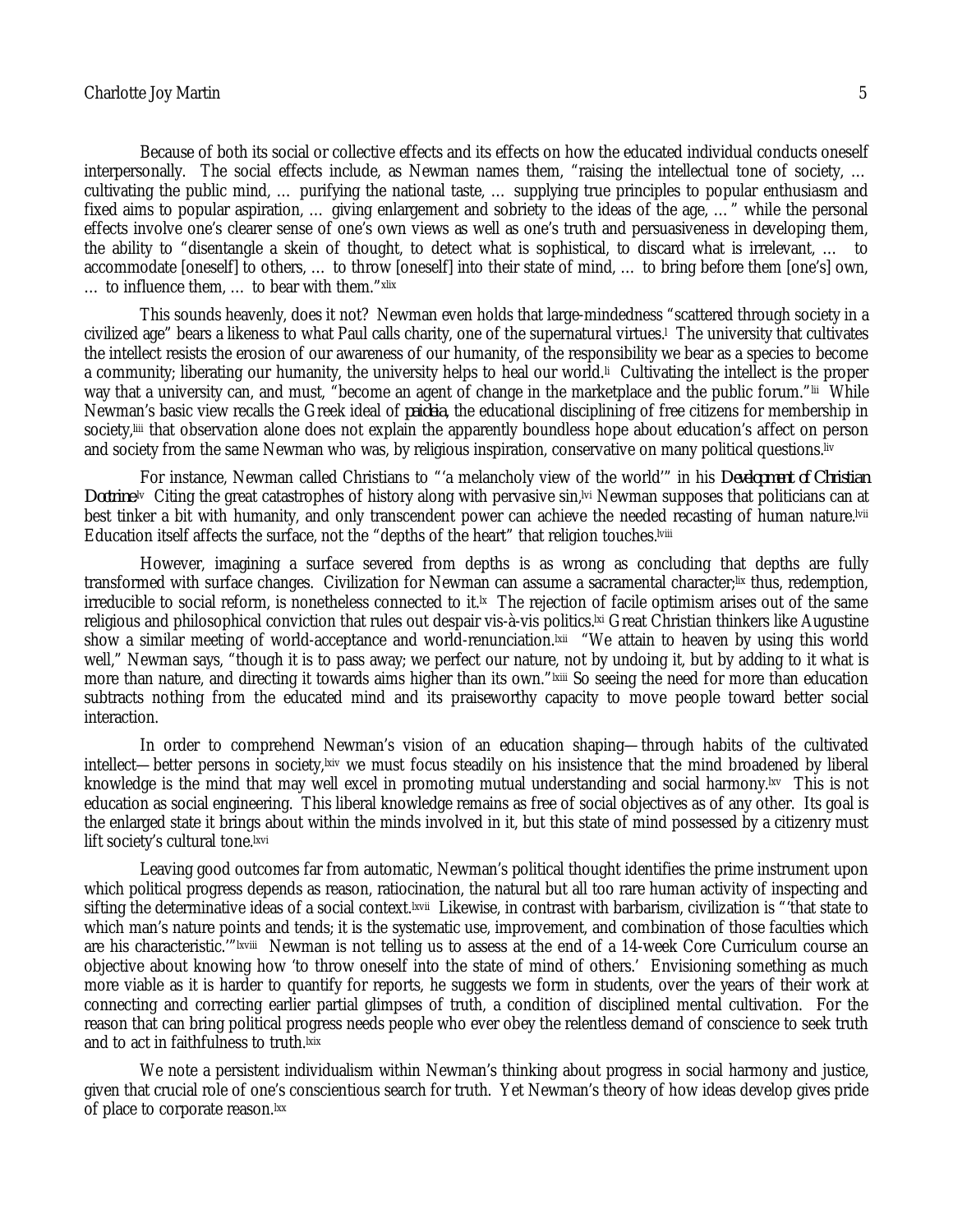In fact, an unresolved tension between individualistic views and collectivist views enlivens his outlook, thanks to his determination to contend with the actual human situation in its complexity.<sup>ixxi</sup> The tradition of modern social thought in Catholicism, born with Leo's *Rerumnovarum* a year after Newman's death, shares this same lively tension, making first and foremost the dignity of the human person but in the next breath insisting upon the person's social nature; this tradition also makes truth and conscience rather than techniques of manufactured consent the basis for any hope of progress.

Any who are drawn to this tradition, and/or to Newman's vision about social progress, are therefore led back to the university. Coming with a need for truth, the human mind does not find its fulfillment automatically or easily; rather, the intellect moves in the direction of truth through slowly building upon and modifying glimpses of truth, stitching them together, correcting them in light of each other. Most of us who advance toward truth do not do so as autodidacts, but as members of good university communities that make their top priority the mind's movement toward its own most highly cultivated condition. While the university should also help one prepare to contribute through particular talents to the exchange of goods and services, it will do so better in the long run if this preparation prioritizes the same interconnecting and mutually correcting modes of knowing. For this is the educating that makes human society human: more elevated in tone, more principled, more sober about current ideas, where persons sort judiciously a tangled skein of thought, where they accommodate and empathize with and influence and forebear the thinking of others.<sup>Ixxii</sup>

Today's highly specialized yet finally still human culture is no less desperate than any other for thoughtfulness and spirit. Newman's writings point the direction for restoring the modern university as an indispensable contributor to civilized community.<sup>ixxiii</sup> It is a matter of ordering university functions to the formation of Trojan Horses, graduates who, while prepared to enter the exchange of goods and services, have come to know well and to cherish the humanizing life of the mind as a habitual stance wherein the truth of the common good governs even professional activities. Those who have enjoyed this humanizing life of the mind know the dignity of the human person in community not as words memorized for an exam and soon forgotten but as an experienced, a lived wonder. Even if redemption and supernatural charity work their transformative power at deeper dimensions of the heart, the life of the liberally educated mind does have, as Newman says, "its shadow, inseparable from it," social and political benefit from the recognition of the dignity of others and the capacity to elevate societal tone and taste and sober, principled aspiration.lxxiv

Higher education is no commodity to be bought and sold for private benefit; it is a public good with the power to resist forces that reduce students to "privatistic lifestyles."<sup>Ixxv</sup> It empowers them to integrate their livelihood into their broader calling to serve the common good.<sup>[xxvi</sup> This deliberate and slow educational process is transformative for the student, if we do it well, and that transformation entails social transformation. The magic involved in this formulation is no magic at all; it is simply the fact that taking seriously the human mind's need for truth—and for acquiring truth in ways suited to its own operations—makes a difference. The difference this makes for the person casts an unmistakable shadow of more just and more harmonious interactions of persons with one another and in their shared life as a society.

 $\overline{a}$ 

i John Henry Newman, *TheIdea of a University* (Notre Dame, IN: University of Notre Dame Press, 1982), 163.

iiIbid., 85, emphasis added.

 $\mathrm{ii}$ Ibid., 114.

<sup>&</sup>lt;sup>iv</sup>Ibid., 85, 103.

v John Henry Newman, *Fifteen Sermons Preached before the University of Oxford*, 290-91, quoted in Laurence Richardson and John F. Crosby,*Newman's Approach to Knowledge*(Leominster, England: Gracewing, 2007), 21. viNewman,*The Idea of a University*, 85.

 $vii$ Ibid., 78.

viii**Ibid.**, 114, 136.

ixJose Morales Marin, "Newman's *Idea of a University* Makes Sense Today," *Christian Higher Education* 2 (2003), 210-11; Newman, *The Idea of a University*, 77.

<sup>x</sup> Newman, *The Idea of a University*, 91.

xiJ. M. Roberts, "*The Idea of a University* Revisited," in I. T. Ker and Alan G. Hill,*Newman After a Hundred Years*(Oxford: Clarendon Press, 1990), 222.

xiiNewman, *The Idea of a University*, 104-105.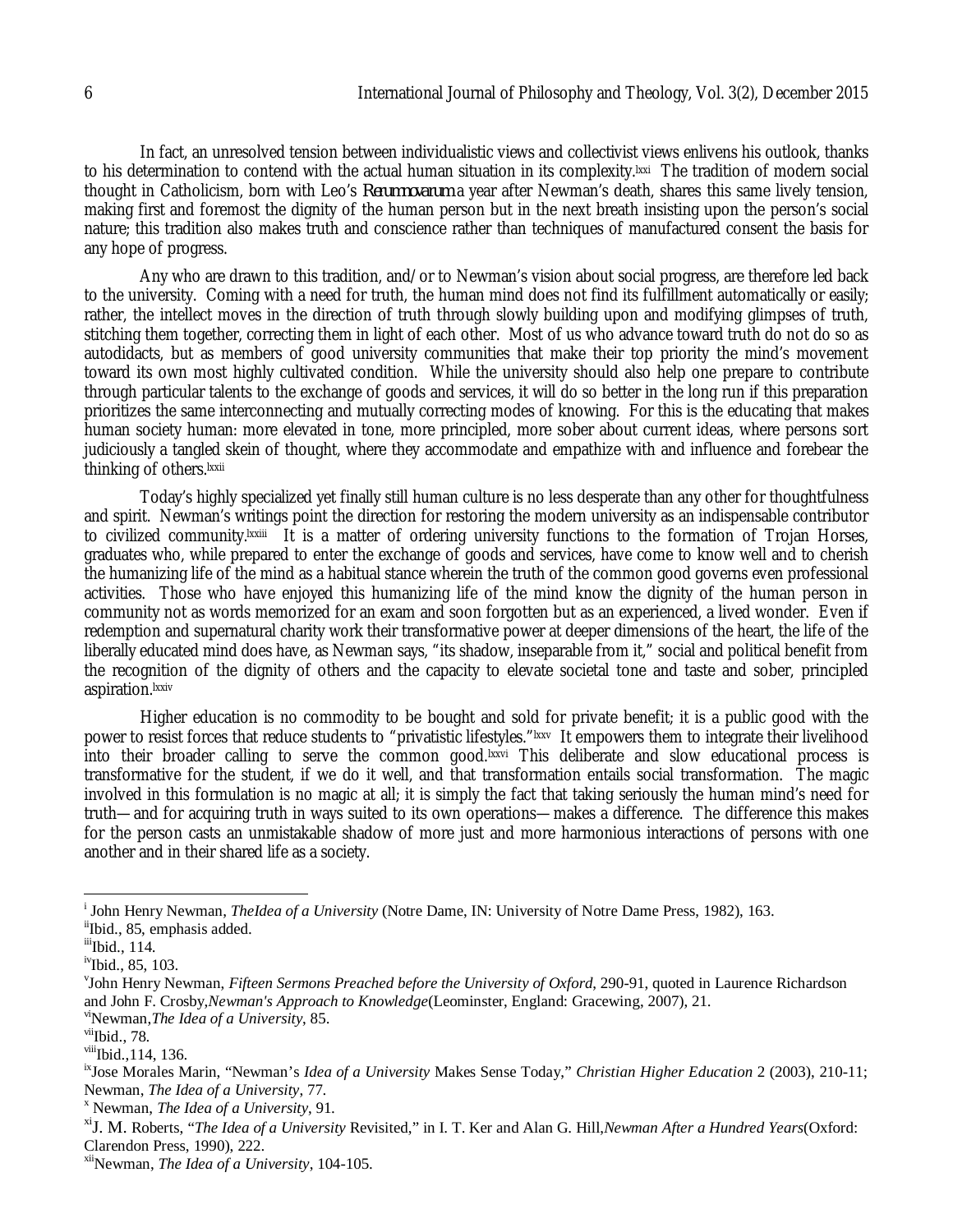$xiiii$ Ibid., 91.

 $\overline{\phantom{a}}$ 

xivStephen M. Fields, "Newman's Challenge to the Contemporary Academy," *Christian Higher Education* 2 (2003): 266.

 $xvii$ Ibid., 94-95.

xix Newman, *The Idea of a University*, 162-63.

xx Thomas Vargish, *Newman: the Contemplation of Mind*(Oxford: Clarendon P, 1970), 154, emphasis added.

xxi Alasdair MacIntyre, "The Very Idea of a University: Aristotle, Newman and Us," *New Blackfriars*91, no. 1031 (Jan 2010): 10.

xxiiCarol T. Christ, "The Victorian University and Our Own," *The Journal of Victorian Culture* 13, no. 2 (2008): 293.

xxiiiD. Bombongan, Jr., "Revisiting Newman's *Idea of A University* for Our Times,"*Philippiniana Sacra* 43, no.129 (2008): 471.

xxivNewman, *The Idea of a University*, 127; see also 75.

 $xxy$ Ibid., 115, 125, 85.

xxvi Lash, "A Seat of Wisdom, a Light of the World: Considering the University," 189; see also Sheldon Rothblatt, "Loss and Gain: John Henry Newman in 2005," in *The History of Higher Education*, ed. Roy Lowe(London: Routledge, 2008), 61. xxviiFields, "Newman's Challenge to the Contemporary Academy," 261.

xxviiiAvery Dulles, *Newman*(New York: Continuum, 2002), 145.

xxixIbid., 136; Marin, "Newman's *Idea of a University* Makes Sense Today," 210-11.

xxxFields, "Newman's Challenge to the Contemporary Academy," 265.

xxxiMacIntyre, "The Very Idea of a University: Aristotle, Newman and Us,"7.

xxxiiLash, "A Seat of Wisdom, a Light of the World: Considering the University," 190.

xxxiii MacIntyre, "The Very Idea of a University: Aristotle, Newman and Us," 5; see also 10.

xxxiv Newman, *The Idea of a University*, 106.

xxxv<sub>MacIntyre</sub>, "The Very Idea of a University: Aristotle, Newman and Us," 17, emphasis added.

xxxvi Newman, *The Idea of a University*, 131.

 $xxxvii$ [bid., 129.

xxxviiiJohn P. Nichols, "What Would Newman Say Today (The Idea of a …*College?*)," *The Journal of General Education* 53, no. 3-4 (2004): 265.

xxxixFergal McGrath, *The Consecration of Learning: Lectures on Newman's Idea of a University*(New York: Fordham University Press, 1962), 123.

 $x^l$ Ibid., 15.

<sup>xli</sup>Ibid., 297; see Nichols, "What Would Newman Say Today (The Idea of a ...College?)," 263.

xlii Newman, *The Idea of a University*, 125.

xliiiIbid., 126; Nichols, "What Would Newman Say Today (The Idea of a …*College?*)," 268; McGrath,*The Consecration of Learning: Lectures on Newman's Idea of a University*,238.

xlivJaroslav Pelikan and John Henry Newman,*The Idea of the University: A Reexamination*(New Haven: Yale University Press, 1992), 107-108.

xlvMcGrath,*The Consecration of Learning: Lectures on Newman's Idea of a University*,140.

xlviNewman, *The Idea of a University*, 126.

xlviiIbid., 134; see also 109-110, 162-63, 176-77; Vargish, *Newman: the Contemplation of Mind*, 133.

xlviii Newman, *The Idea of a University*, 124, 137.

 $x$ lix<sub>Ibid.</sub>, 135.

<sup>1</sup>Ibid., 144.

li Lash, "A Seat of Wisdom, a Light of the World: Considering the University," 199, 201.

lii Terrence J. Murphy, *A Catholic University: Vision and Opportunities* (Collegeville, MN: Liturgical Press, 2001), 3.

liiiM. Tierney,introduction to*University Sketches*, by John Henry Newman, ed. M. Tierney(Dublin: Browne and Nolan Limited, 1961), xviii.

liv Terence Kenny,*The Political Thought of John Henry Newman* (Westport, Conn: Greenwood Press, 1974), 107.  $\mathrm{^{lv}Ibid..30.}$ 

xvNewman, *The Idea of a University*, 81-82; see also 92.

 $xvi$ Ibid., 126.

xviiiNicholas Lash,"A Seat of Wisdom, a Light of the World: Considering the University," *Louvain Studies* 15, no. 2 (1990):194.